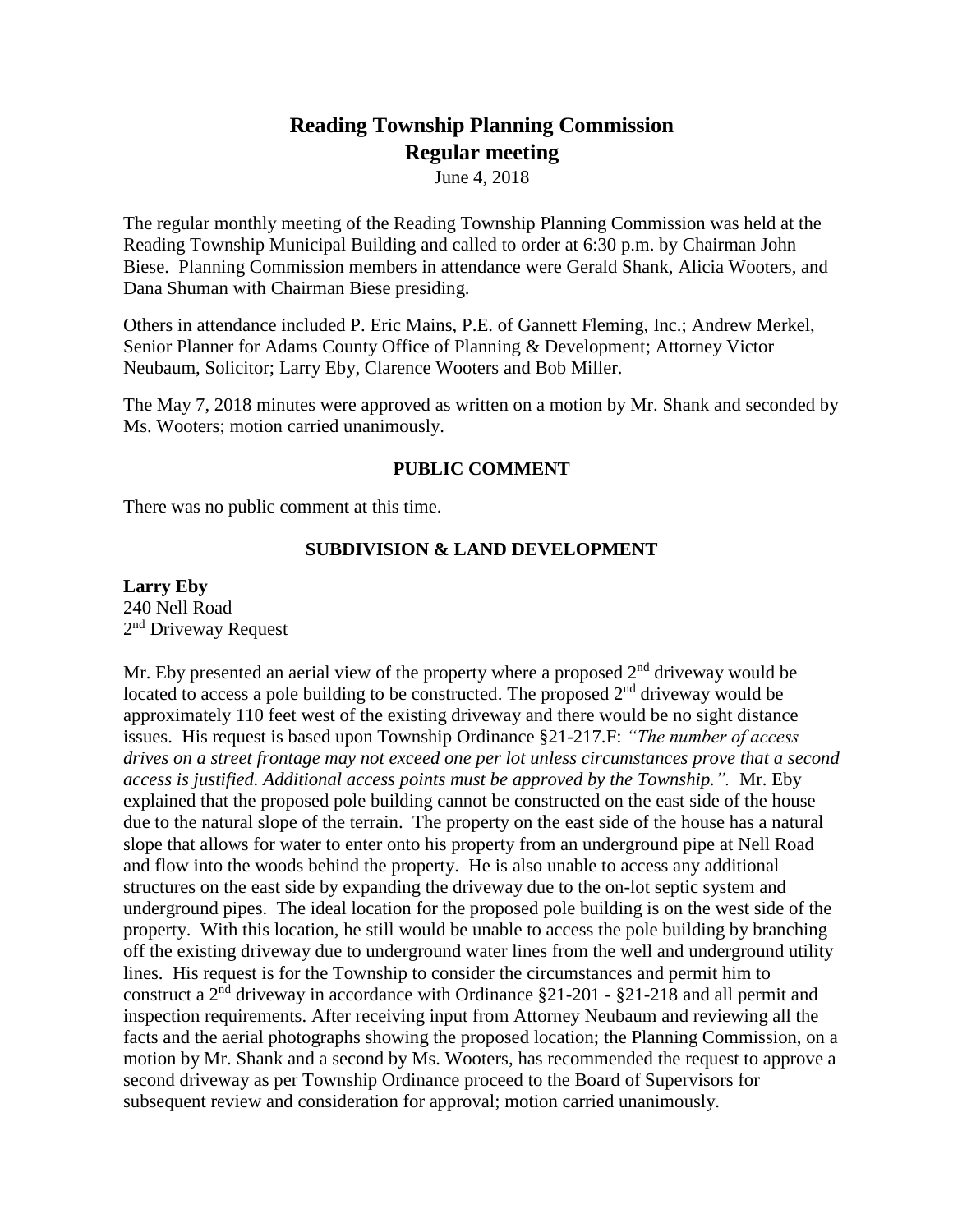Mr. Eby also asked for input from Mr. Mains with regards to some options for Storm Water Management. Mr. Mains told him to consider evaluating whether the impervious surface areas may qualify to be treated as disconnected impervious area by meeting with Wilbur at Land  $\&$ Sea Services to examine the slope, soil type, and flow path. Another option would be to consider constructing a low retention berm to allow the Storm Water to dissipate.

# **ZONING HEARING**

Chairman Biese asked Attorney Neubaum if there were any updates on the Randy Black Zoning Hearing. Attorney Neubaum stated the briefs continue to arrive and he will keep the Planning Commission updated on the status.

#### **MISCELLANEOUS**

#### **Recreation plan/Fee-in-lieu-of Ordinance**

Mr. Merkel distributed and explained the Facility Inventory Sheet at the April Planning Commission meeting. After viewing several properties, the Planning Commission has determined only one property meets the criteria and that would be the property known as Hampton Fire House located at 5371 Carlisle Pike which presently has two ball fields. At concern presently is the uncertainty of the property due to the recent merger decision and announcement by the Board of Supervisors. Mr. Merkel received the information and will coordinate with Kelly in his office to proceed to the next step in the process as the Township continues to await clarity on the final outcome of the property and ball fields.

## **PUBLIC COMMENT**

#### **Chesterfield Development**

Several residents attended the meeting and expressed concern over the letters being mailed to surrounding property owners for a "well survey". It appears that on most, if not all the letters, Dawood Engineering used an incorrect town and zip code. After discussing the concerns, the Planning Commission has requested Mr. Wilt send a letter to Dawood Engineering requiring the following:

- 1. Resend the letters using the correct names and addresses so every property owner receives the letter in the mail.
- 2. The Plat Plan submitted to the Township has old/obsolete property owners listed for some of the adjacent properties. Update those names to the current property owners and verify letters are sent to them. In addition, make the corrections on page 1 of the preliminary plan and all corresponding pages and provide the Township with (7) corrected copies immediately for distribution purposes.
- 3. The Township is requiring that anytime correspondence is sent to residents, the Township receive a copy of the correspondence for record keeping purposes and to ensure the Township is aware of what is being sent.